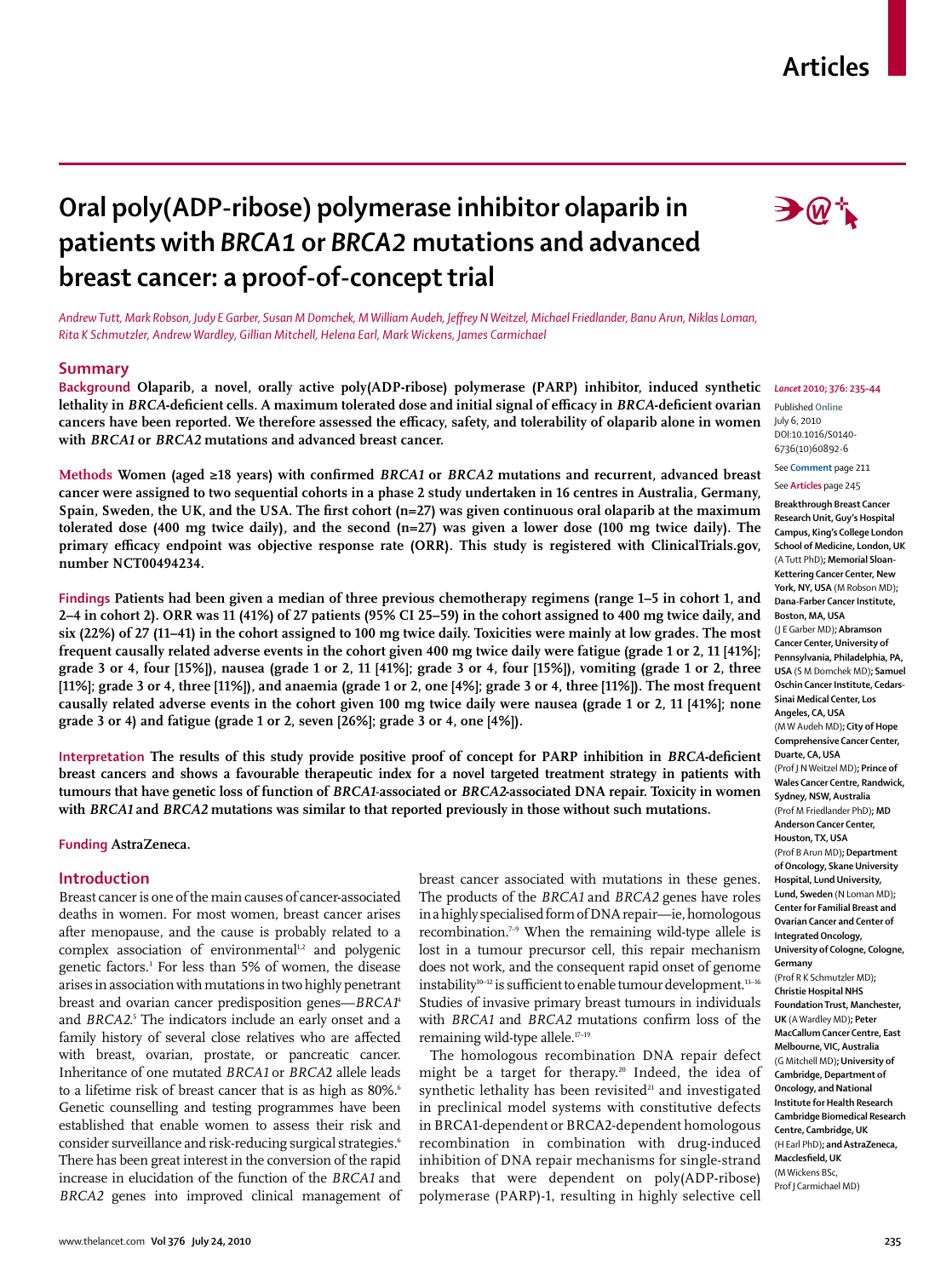Correspondence to: Dr Andrew Tutt, Breakthrough Breast Cancer Research Unit, Research Oncology, Third Floor Bermondsey Wing, Guy's Hospital Campus, King's College London School of Medicine, London SE1 9RT, UK **andrew.tutt@icr.ac.uk** killing.22,23 We therefore postulated that inhibitors of PARP-1 would have significant antitumour efficacy and low toxicity when used in individuals with *BRCA1* and *BRCA2* mutations and advanced malignant disease. Olaparib (AZD2281) is a novel, small-molecule, orally active PARP inhibitor with up to 1000-fold selective potency in isogenic preclinical models.<sup>22</sup> In the first-inhuman phase 1 study of this drug in patients with advanced solid tumours, olaparib 400 mg twice daily was identified as the maximum tolerated dose.<sup>24</sup> Pharmacodynamic activity in tumour biopsy samples, peripheral blood mononuclear cells, and hair follicles seemed to be maximum at doses greater than 60 mg twice daily.<sup>24</sup> An expansion cohort of 22 patients with *BRCA1* or *BRCA2* mutations, and advanced treatmentrefractory malignant disease from various primary tumour sites were recruited in this study, and an initial indication of antitumour efficacy was noted at doses of olaparib greater than 100 mg twice daily.<sup>24</sup> We now report the results of a multicentre proof-of-concept phase 2 study designed to assess the efficacy and safety of oral olaparib at the maximum tolerated dose and at a lower dose that was pharmacodynamically active at phase 1 assessment,<sup>24</sup> in women with *BRCA1* and *BRCA2* mutations and advanced breast cancer.



#### **Figure 1:** Trial profile

Cohort 1 (olaparib 400 mg twice daily) was recruited until 27 patients had been enrolled followed by cohort 2 (olaparib 100 mg twice daily). Patients were therefore not allocated to simultaneous cohorts by randomisation.

#### **Methods Study design**

The study had a non-randomised, sequential cohort design, and was undertaken prospectively in 16 centres in Australia, Germany, Spain, Sweden, the UK, and the USA. The first cohort was enrolled from June 15, 2007. to March 11, 2008; and the second cohort was enrolled from Feb 27 to Sept 5, 2008. The first cohort of patients (cohort 1) was treated at the phase 1 maximum tolerated dose (400 mg twice daily).<sup>24</sup> A second sequential cohort (cohort 2) was given the lower PARP inhibitory dose (100 mg twice daily), which showed activity in the phase 1 study.24

## **Patients**

Eligible women were aged 18 years or older and had locally advanced breast cancer (not amenable to curative surgery or radiation) or metastatic breast cancer (stage IIIB/IIIC or IV according to the American Joint Committee on Cancer Criteria) with one or more measurable lesions according to the Response Evaluation Criteria In Solid Tumours (RECIST).25

All patients were required to have a germline *BRCA1* or *BRCA2* mutation that was confirmed to be deleterious by analysis at an external central reference laboratory (Myriad Genetic Laboratories, Salt Lake City, UT, USA). All patients had been given at least one chemotherapy regimen, had an Eastern Cooperative Oncology Group (ECOG) performance status of 0–2, and had an estimated life expectancy of at least 16 weeks. Patients whose tumours were hormonereceptor positive had been given at least one regimen of hormonal therapy.

Patients were excluded if they had taken any anticancer therapy within 28 days of the first day of treatment; had brain or CNS metastases that were progressive or symptomatic, had not been previously resected or irradiated, or were the only site of measurable disease; had any other malignant disease that had been active or treated within the past 5 years (except adequately treated stage 1 or 2 ovarian cancer without any suspicion of recurrent disease); had persistent grade 2 or greater toxicities (Common Terminology Criteria for Adverse Events [CTCAE], version 3) caused by previous therapy. The concomitant use of bisphosphonates was allowed.

All patients provided written informed consent. The study was approved by the independent ethics committee for each trial centre, and done in accordance with the Good Clinical Practice guidelines and the Declaration of Helsinki.

## **Procedures**

Before starting treatment, patients underwent a physical examination, identification of ECOG performance status, full blood count, chemistry panel, and CT scan. Image assessments with CT scan were repeated every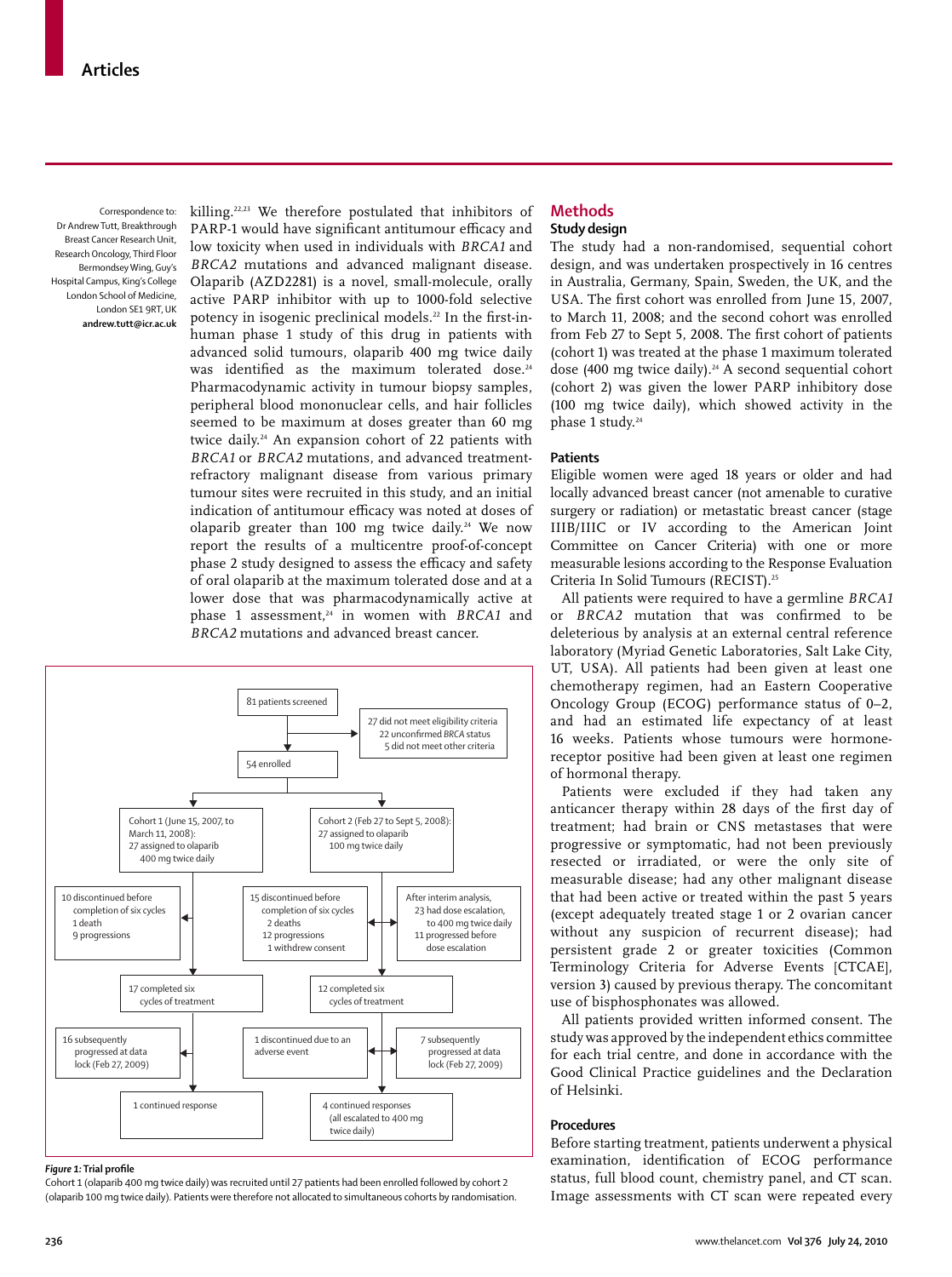two cycles (56 days) until there was confirmation of disease progression.

## **Study treatments**

Olaparib was administered at 400 mg in the morning and evening (cohort 1) and 100 mg in the morning and evening (cohort 2), with a dosing interval of about 12 h. Patients were defined as completing a full study schedule if they received olaparib for up to and including 168 days.

## **Management of toxicity**

If the National Cancer Institute's CTCAE grade 3 or 4 adverse events occurred, which the investigator thought were treatment related, olaparib was interrupted until the toxicity had reverted to CTCAE grade 1 or baseline grade. Repeat dose interruptions were allowed as required, for a maximum of 28 days on each occasion. If toxicity recurred following rechallenge with olaparib, and if further dose interruptions were inadequate for management of toxicity, then the patient could have a dose reduction (cohort 1 only) or discontinue olaparib. A maximum of two dose reductions was allowed (to 200 mg twice daily and then to 100 mg twice daily) after which, if toxicity persisted, the patient was withdrawn.

#### **Study endpoints**

The primary endpoint was objective response rate (ORR) assessed by use of RECIST, with responses confirmed with CT scan and RECIST after at least 28 days.

Secondary endpoints included efficacy of olaparib in terms of clinical benefit defined as the percentage of patients with complete response, partial response, and stable disease for at least 23 weeks (allowing for a 1-week window around the scheduled 24-week assessment), progression-free survival, and duration of response (defined as the time the measurement criteria for complete or partial response are met until progression according to RECIST). Safety and tolerability assessments included adverse events and changes in laboratory indices according to CTCAE.

### **Statistical analysis**

All patients taking at least one dose of study drug were included in the primary analysis of response rate according to the principle of intention to treat. To achieve sufficient patient exposure, up to 27 patients had to be treated in each cohort to ensure at least 20 patients were available for the RECIST assessment after four cycles of treatment (unless they had previously progressed). As a measure of study precision, and an assumption that ORR was 20%, inclusion of 20 patients would ensure that the lower and upper limits of the 95% CIs were no more than 12% and 21% from the noted value. However, the study was not sufficiently sized to precisely estimate the treatment effect. Individuals with *BRCA1* and *BRCA2* mutations were to be recruited, and at least six patients

|                                                          | Olaparib 400 mg<br>twice daily (n=27) | Olaparib 100 mq<br>twice daily (n=27) |
|----------------------------------------------------------|---------------------------------------|---------------------------------------|
| Age (years; median, range)                               | 44 (32-72)                            | $41(28-67)$                           |
| Race                                                     |                                       |                                       |
| White                                                    | 25 (92%)                              | 26 (96%)                              |
| Black or African American                                | 1(4%)                                 | $\Omega$                              |
| Asian                                                    | 1(4%)                                 | 1(4%)                                 |
| Recorded ethnic origin                                   |                                       |                                       |
| Ashkenazi Jewish                                         | 5(19%)                                | 2(7%)                                 |
| Hispanic or Latino                                       | 2(7%)                                 | 2(7%)                                 |
| Time since diagnosis (months; median, range)             | $62(11-253)$                          | 66 (16-344)                           |
| <b>BRCA</b> mutation genotype                            |                                       |                                       |
| BRCA1                                                    | 18 (67%)                              | 15 (56%)                              |
| BRCA <sub>2</sub>                                        | 9(33%)                                | 11(41%)                               |
| BRCA1 and BRCA2                                          | $\Omega$                              | $1^*(4%)$                             |
| ECOG performance status                                  |                                       |                                       |
| 0                                                        | 12 (44%)                              | 16 (59%)                              |
| 1                                                        | 13 (48%)                              | 10 (37%)                              |
| $\overline{\phantom{a}}$                                 | 2(7%)                                 | 1(4%)                                 |
| Previous chemotherapy regimens (adjuvant and metastatic) |                                       |                                       |
| Median (range)                                           | $3(1-5)$                              | $3(2-4)$                              |
| Taxane and anthracycline                                 | 25 (93%)                              | 19 (70%)                              |
| Taxane, anthracycline, and capecitabine                  | 10 (37%)                              | 11 (41%)                              |
| Platinum                                                 | 6(22%)                                | 8(30%)                                |
| Hormonal status†                                         |                                       |                                       |
| Triple negative                                          | 13/26 (50%)                           | 16/25 (64%)                           |
| $FR+HFR2-$                                               | 11/27 (41%)                           | 4/26 (15%)                            |
| $FR+HFR2+$                                               | 1/27(4%)                              | 4/26 (15%)                            |
| ER-HER2+                                                 | 1/27(4%)                              | 1/26(4%)                              |
|                                                          |                                       |                                       |

Data are number (%) or n/N (%), unless otherwise indicated. ECOG=Eastern Cooperative Oncology Group. ER=oestrogen receptor. HER=human epidermal growth factor receptor. \*Patient's mutation status before providing consent for participation in study was *BRCA1 Q563/X* and *BRCA2 C1573Y* (a variant of undetermined signifi cance); she was excluded from the per-protocol analysis because she was only on treatment for 28 days and therefore did not have any follow-up data according to the Response Evaluation Criteria In Solid Tumours. †Patients with unknown hormone-receptor status were not included in the demographic information.

*Table 1:* **Patient characteristics**

of each genotype would receive olaparib in each cohort to ensure that the study hypothesis could be assessed for both patient groups.

The intention-to-treat population was all enrolled patients with confirmed germline mutations, who took at least one dose of olaparib. The per-protocol population was all enrolled patients with confirmed *BRCA* mutation, without any major deviations to the protocol. The population for analysis of olaparib safety was all patients who were given at least one dose of olaparib. An independent data monitoring committee reviewed safety data.

The first patient was enrolled on June 15, 2007, and the study database was locked on Feb 27, 2009. Statistical analyses were done by the Biostatistics Department at Parexel and AstraZeneca with SAS (version 9.1.3). 95% CIs were calculated by use of the Wilson score method as recommended by Newcombe and Altman.26 Kaplan-Meier plots of progression-free survival are presented by treatment group. Patients assigned to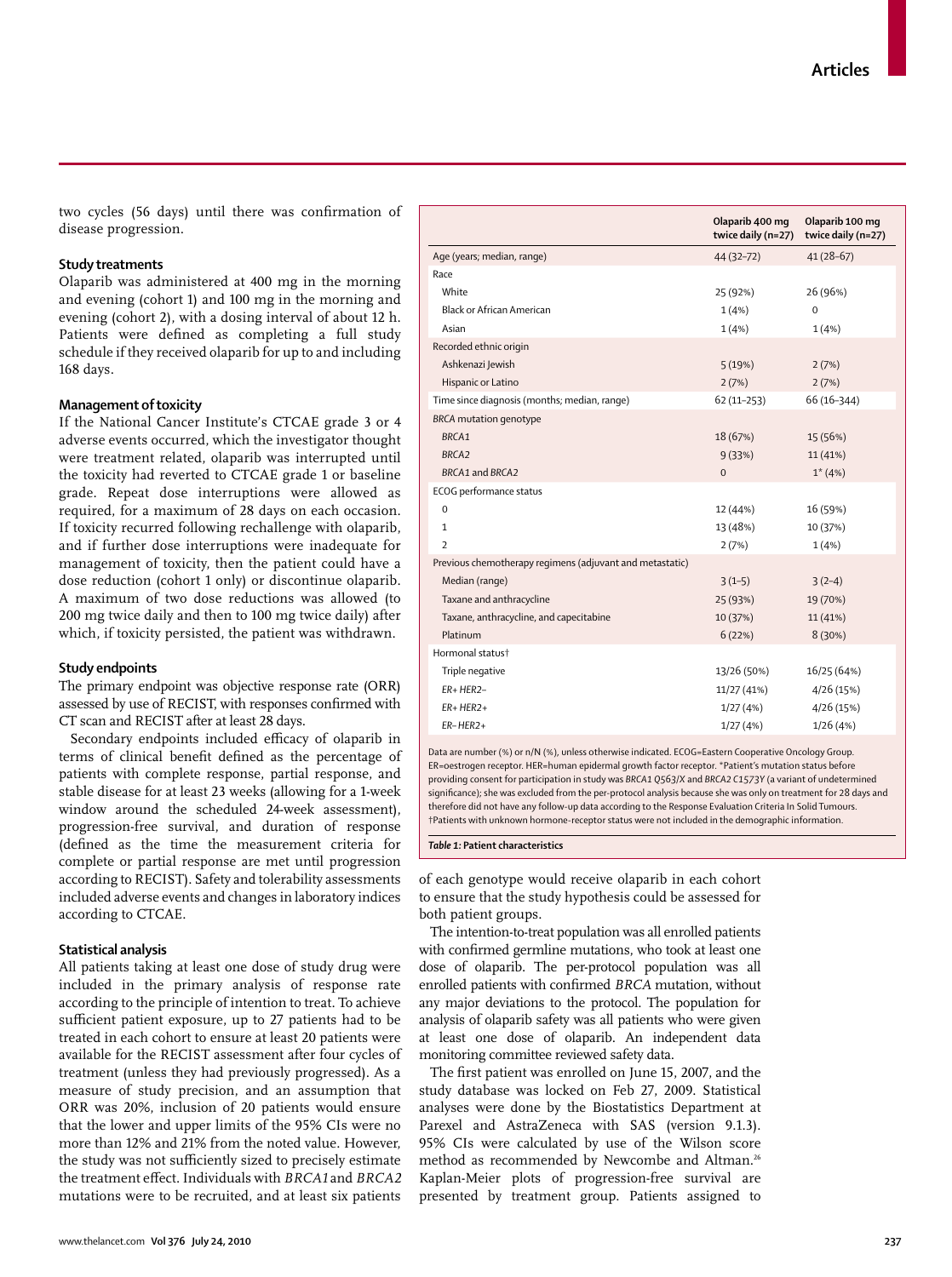|                              | Olaparib 400 mg<br>twice daily (n=27) | Olaparib 100 mg<br>twice daily (n=27) |
|------------------------------|---------------------------------------|---------------------------------------|
| Objective response           | 11 (41%; 25-59)                       | $6(22\%; 11-41)$                      |
| Complete response            | $1(4\%; 1-18)$                        | $\Omega$                              |
| Partial response             | 10 (37%; 22-56)                       | $6(22\%; 11-41)$                      |
| Stable disease               | 12 (44%; 28-63)                       | 12 (44%; 28-63)                       |
| Progressive disease          | $4(15\%; 6-32)$                       | 9 (33%; 19-53)                        |
| Data are number (%; 95% CI). |                                       |                                       |

*Table 2:* **Best overall confi rmed tumour response status (intention-to-treat population)**



*Figure 2:* **Best percentage change from baseline in target lesion size by** *BRCA* **mutation genotype in the intention-to-treat population**

(A) Olaparib 400 mg twice daily. (B) Olaparib 100 mg twice daily. Reference lines indicate boundaries for progressive disease (20%) and partial response (–30%).

> olaparib 100 mg twice daily were not censored at the time of dose increase in the absence of progression, that followed the interim analyses described below, to avoid the introduction of informative censoring. The principle of intention to treat was applied, and any progression after a switch to olaparib 400 mg twice daily was counted as an event in the cohort given olaparib 100 mg twice daily. Some patients who progressed on the lower dose were switched to the higher dose. The progression was judged to be the progression event, and the patients were given the higher dose outside of the trial.

See **Online** for webappendix

#### **Interim analysis**

The time to treatment withdrawal (or dose escalation for the cohort assigned to 100 mg twice daily) was compared between cohorts by use of the log-rank test to detect discrepancy in the activity of the two doses with a prespecified 5% significance level (two-sided) for the difference in withdrawal rates. These interim analyses were undertaken in October and December, 2008. Both consecutive analyses achieved the prespecified 5% significance level (two-sided) for the difference in withdrawal rates in favour of the cohort assigned to 400 mg twice daily ( $p=0.008$  for the analysis done in October and  $p=0.003$  for the analysis done in December). At interim analysis, the median times to withdrawal or dose escalation were 3·5 months in the cohort assigned to 100 mg twice daily, and 6·0 months in the cohort assigned to 400 mg twice daily. Therefore, patients in cohort 2 were offered the option to dose escalate to 400 mg twice daily after a repeat RECIST response assessment at this point. Dose escalation could be offered irrespective of response status, at the investigator's discretion. 11 of 23 patients who had their dose increased from 100 mg twice daily to 400 mg twice daily had progressed before dose escalation and were treated at the higher dose outside of the study protocol. Of the 12 patients whose disease had not progressed before dose escalation, seven had received less than 4 months of treatment at the time of dose escalation.

This study is registered with ClinicalTrials.gov, number NCT00494234.

#### **Role of the funding source**

The sponsor designed the study in collaboration with the ICEBERG investigators. The sponsor and Parexel did the statistical analyses. The sponsor did not participate in data collection. All authors had access to all the data through AstraZeneca and Parexel statisticians, and contributed to the decision to submit for publication.

#### **Results**

Figure 1 shows the trial profile. The enrolled patients were given at least one dose of olaparib. 25 (46%) of 54 patients discontinued treatment before being given the planned six cycles. The remaining 29 patients (54%) completed the full study schedule.

At the time the study database was locked, five patients were still taking olaparib with more patients still on study drug in cohort 2 as a result of the sequential nature of enrolment to the two cohorts. Four patients had protocol deviations—inclusion or exclusion criteria breached (n=1), drug non-compliance (n=2), and taking a disallowed medication (n=1)—and so were excluded from the perprotocol analysis. Table 1 shows the baseline characteristics of all enrolled patients. There were 34 women with *BRCA1*  mutations and 20 with *BRCA2* mutations (webappendix p 1). Founder mutations in *BRCA1* and *BRCA2* are particularly prevalent in women of Ashkenazi ancestry. Although we noted a few patients with an Ashkenazi ethnic background, founder mutations at any particular locus in either *BRCA1* or *BRCA2* genes were not predominant, and therefore, the results could be generalised for mutation loci. Patients in both cohorts had been given a median of three previous chemotherapy regimens, taxanes and anthracyclines in most cases (table 1). The context of previous chemotherapy is provided in the webappendix (pp 2–6). There were some patients in both cohorts with a breast cancer phenotype that was oestrogen-receptor negative, progesterone-receptor negative, and HER2 (also known as ERBB2)-receptor negative (triple negative); most had *BRCA1* mutations (11 of 13 in cohort assigned to 400 mg, and 11 of 16 in cohort assigned to 100 mg). Most patients with oestrogenreceptor-positive tumours also had *BRCA2* mutations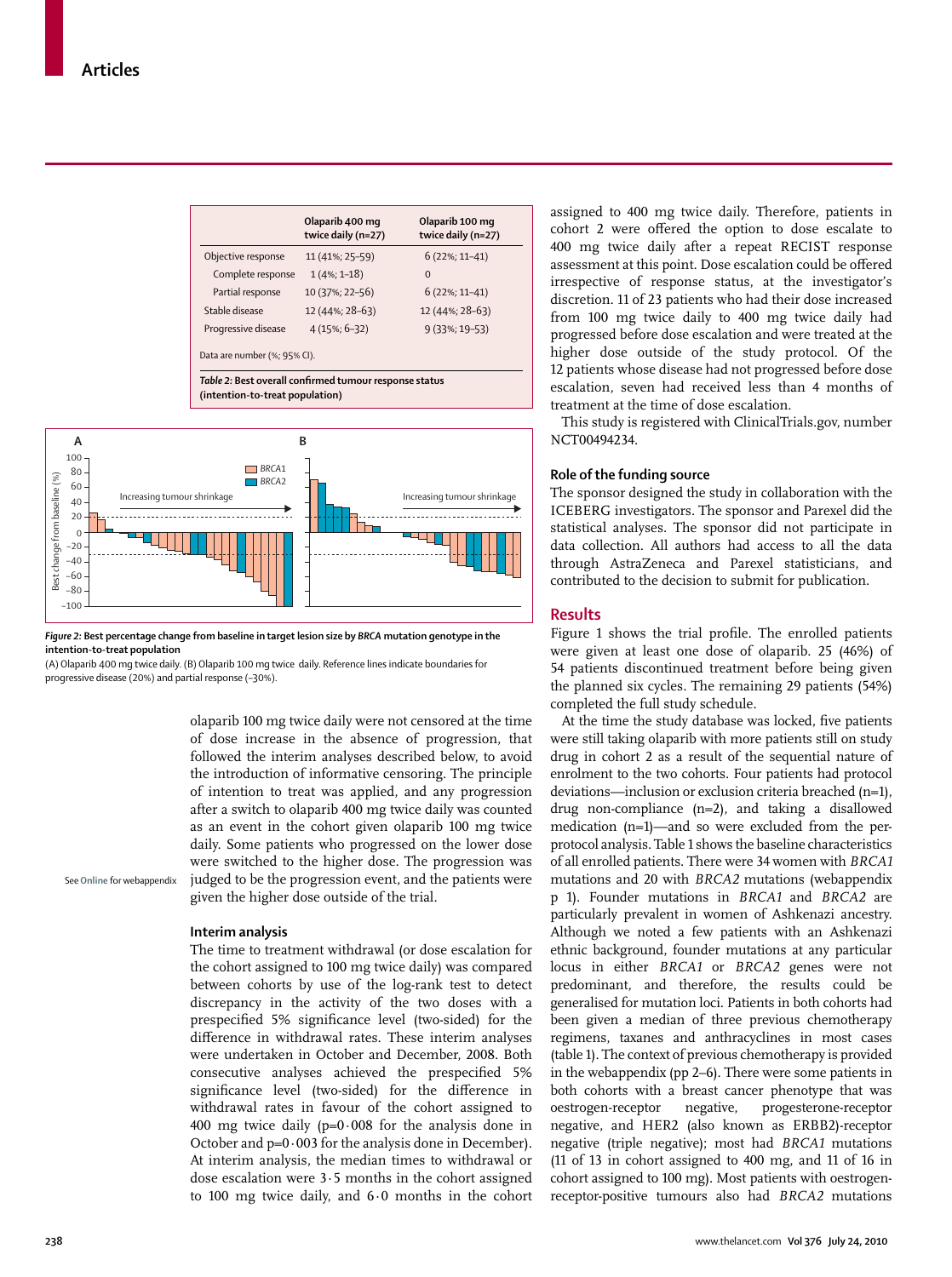

#### *Figure 3:* **Tumour response to olaparib**

(A) Photograph of a woman with a BRCA1 mutation and bilateral inflammatory triple-negative breast cancer recurrence before starting olaparib (Jan 9, 2008); and (B) after 2 months (March 5, 2008) of olaparib 400 mg twice daily. (C) Image of axial thoracic CT scan of another patient with a *BRCA1* mutation, triple-negative breast cancer, and pulmonary metastases (yellow arrows) before treatment with olaparib; and (D) after 180 days of olaparib 400 mg twice daily. Previous therapy included adjuvant dose-dense sequential doxorubicin, cyclophosphamide, and paclitaxel with capecitabine and bevacizumab at metastatic relapse, and vinorelbine and bevacizumab at second progression. Olaparib was started on June 12, 2007, and at database lock (Feb 27, 2009), this patient was still receiving olaparib without progression. (E) Axial thoracic 18F-fl uorodeoxyglucose (FDG) PET-CT image of a patient with a *BRCA1* mutation and triple-negative breast cancer showing 18F-FDG uptake in a left hilar lymph node and pleural disease (yellow arrows) before treatment with olaparib; and (F) after one cycle of olaparib 400 mg twice daily. The patient achieved a partial response in accordance with the Response Evaluation Criteria In Solid Tumours, and was free from progression for 6 months.

(seven of 12 in high-dose cohort, and five of eight in lowdose cohort), and the incidence of HER2-positive breast cancer was uncommon (seven of 54: four with *BRCA1* mutations, and three with *BRCA2* mutations); these findings were in accord with results of other studies.<sup>27,28</sup> Four patients with HER2-positive breast cancer had progressed despite previous treatment with trastuzumab.

Efficacy data are reported for the patients in the intention-to-treat analysis, unless otherwise specified. The confirmed ORR was higher in cohort 1 than in cohort 2 (table 2). All, except one, confirmed responses occurred within the first four cycles of olaparib treatment; the remaining patient showed a response after eight cycles. In the per-protocol analysis, the ORR was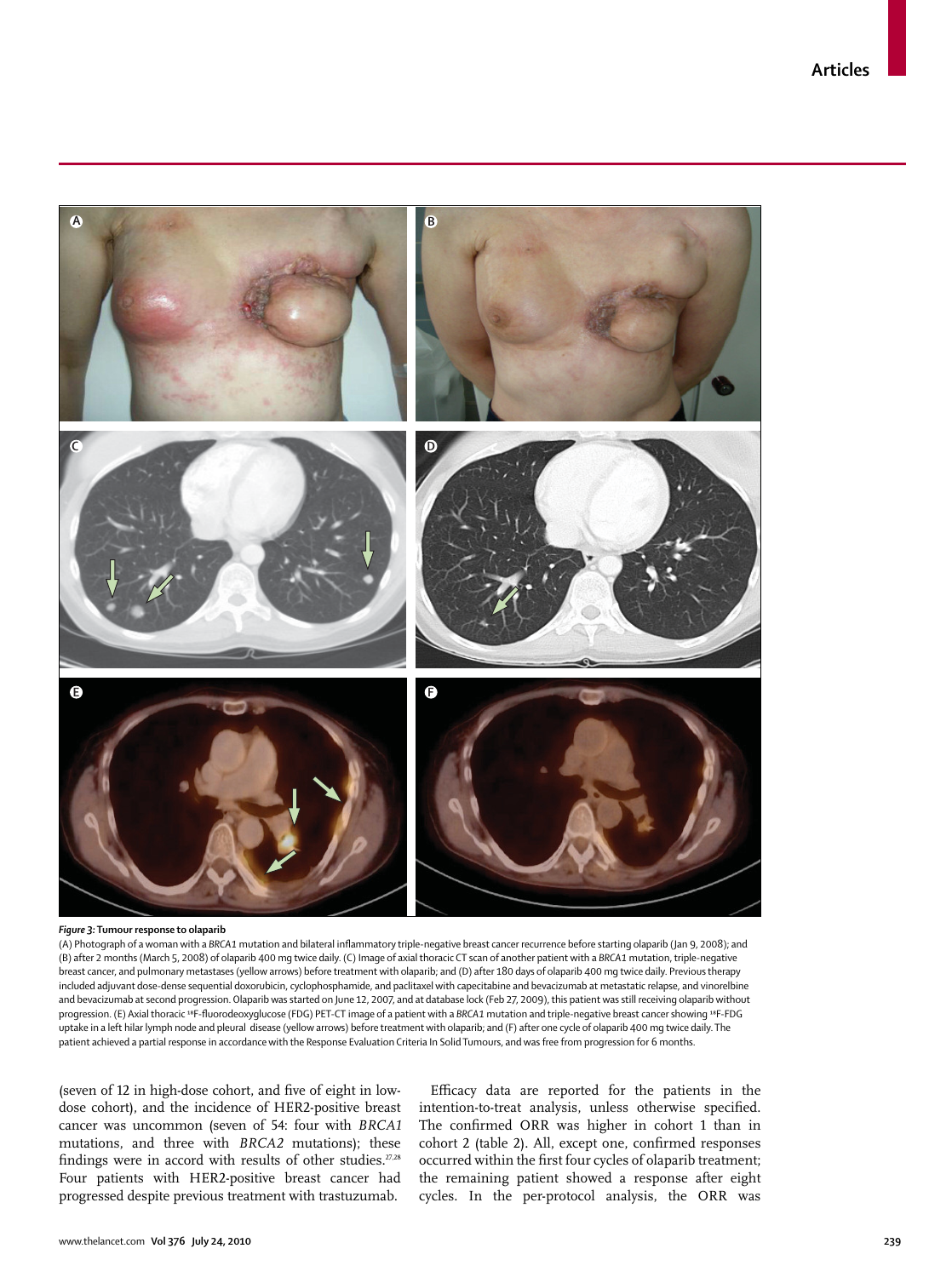|                      | Olaparib 400 mg twice daily (n=27) |              |                        |                                                                                                                                    |               | Olaparib 100 mg twice daily (n=27) |                          |                              |
|----------------------|------------------------------------|--------------|------------------------|------------------------------------------------------------------------------------------------------------------------------------|---------------|------------------------------------|--------------------------|------------------------------|
|                      | $BRCA1(n=18)$                      | $BRCA2(n=9)$ | Triple negative (n=13) | Non-triple negative (n=14)                                                                                                         | $BRCA1(n=16)$ | $BRCA2(n=11)$                      | Triple negative $(n=16)$ | Non-triple negative $(n=11)$ |
| Objective response   | 9(50%)                             | 2(22%)       | 7(54%)                 | 4(29%)                                                                                                                             | 3(19%)        | 3(27%)                             | 4(25%)                   | 2(18%)                       |
| Complete response    | 1(6%)                              | $\mathbf{0}$ | $\Omega$               | $\mathbf{0}$                                                                                                                       | $\mathbf{0}$  | $\mathbf{0}$                       | $\Omega$                 | $\mathbf{0}$                 |
| Partial response     | 8(44%)                             | 2(22%)       | 7(54%)                 | 4(29%)                                                                                                                             | 3(19%)        | 3(27%)                             | 4(25%)                   | 2(18%)                       |
| Stable disease       | 7 (39%)                            | 5(56%)       | 4(31%)                 | 8(57%)                                                                                                                             | 9(56%)        | 3(27%)                             | 7(44%)                   | 4(36%)                       |
| Progressive disease  | 2(11%)                             | 2(22%)       | 2(15%)                 | 2(14%)                                                                                                                             | 4(25%)        | 5(45%)                             | 5(31%)                   | 5(45%)                       |
| Data are number (%). |                                    |              |                        |                                                                                                                                    |               |                                    |                          |                              |
|                      |                                    |              |                        | Table 3: Best overall confirmed tumour response status (intention-to-treat population) by BRCA mutation status and hormonal status |               |                                    |                          |                              |



*Figure 4:* **Kaplan-Meier curves of progression-free survival for the intention-to-treat population**

confirmed in 11 of 26 patients (42%, 95% CI 26–61) in cohort 1 and six of 24 (25%, 12–45) in cohort 2. The median best percentage change (reduction) in tumour size from baseline was –30% (range –100% to 27%) in cohort 1 and  $-7\%$  ( $-69\%$  to 71%) in cohort 2 (figure 2). Figure 3 shows examples of objective responses.

In the exploratory analyses, objective responses were noted in individuals with *BRCA1* and *BRCA2* mutations (table 3), and in those with triple-negative and hormonereceptor-positive disease. Olaparib showed activity even in heavily pretreated patients who had been exposed to the most active licensed chemotherapy drugs for breast cancer. Of those patients who had received at least three (median) previous chemotherapy regimens, eight of 17 patients in cohort 1 had a response showing activity in this heavily pretreated population (webappendix pp 2–6). Previous chemotherapy regimens and best objective response to olaparib are shown in the webappendix (p 7). 12 of 14 patients had been given a platinum salt for advanced disease, seven of these had responded to that treatment. These responses were defined on the basis of a report of case records, and rigorous assessment against RECIST was not applied. One of these 14 patients, treated in cohort 1, had a subsequent response to olaparib.

Median duration of objective response was 144 days (range 92–393) in cohort 1 and 141 days (55–175) in cohort 2. The clinical benefit rate was 52% for cohort 1 and 26% for cohort 2. Median progression-free survival was 5·7 months (95% CI 4·6–7·4) for cohort 1 and  $3.8$  months  $(1.9-5.5)$  for cohort 2 (figure 4). Progression-free survival events were noted in 21 of 27 patients in the cohort given 100 mg twice daily, and in 26 of 27 patients in the cohort given 400 mg. More patients in the cohort given 100 mg twice daily remained on study at the data cutoff point because these patients were recruited later and therefore had less time in which to progress. Of the 23 patients who had their dose increased to 400 mg twice daily after the interim analysis, 11 of these patients had prior disease progression, eight had stable disease, and four had partial response according to RECIST at CT assessment at or within 4 weeks of the start of dose escalation. Drug dose was increased to 400 mg twice daily, without evidence of progression, in two of six patients with confirmed responses in cohort 2 in the intention-totreat analysis, with the responses first recorded at 24 days and 34 days after the dose increase.

The toxicities associated with taking olaparib were generally manageable. Treatment-related adverse events were reported in 44 patients (81%) but were mainly CTCAE grade 1 or 2 (table 4). Overall, 13 (24%) patients had events that were CTCAE grade 3 or 4 and were attributed to study medication. In total, grade 3 or 4 CTCAEs were reported in 11 [41%] of 27 patients (21 events) in the cohort assigned to olaparib 400 mg twice daily, and in nine [33%] of 27 patients (17 events) in the cohort assigned to olaparib 100 mg twice daily. Grade 4 events occurred in three patients and included treatment-related anaemia (one patient in each cohort). One patient in the high-dose cohort had CTCAE grade 4 thrombocytopenia, which developed 4 weeks after stopping olaparib and while the patient was taking carboplatin, and was not thought to be related to olaparib. There were no CTCAE grade 5 events.

In the cohort assigned to olaparib 400 mg twice daily, no patients discontinued because of adverse events, although one patient withdrew after convulsions with evidence of new cerebral metastasis. Only one patient in the low-dose cohort discontinued treatment because of treatment-related dizziness, seizures, and syncope following dose escalation to 400 mg twice daily after the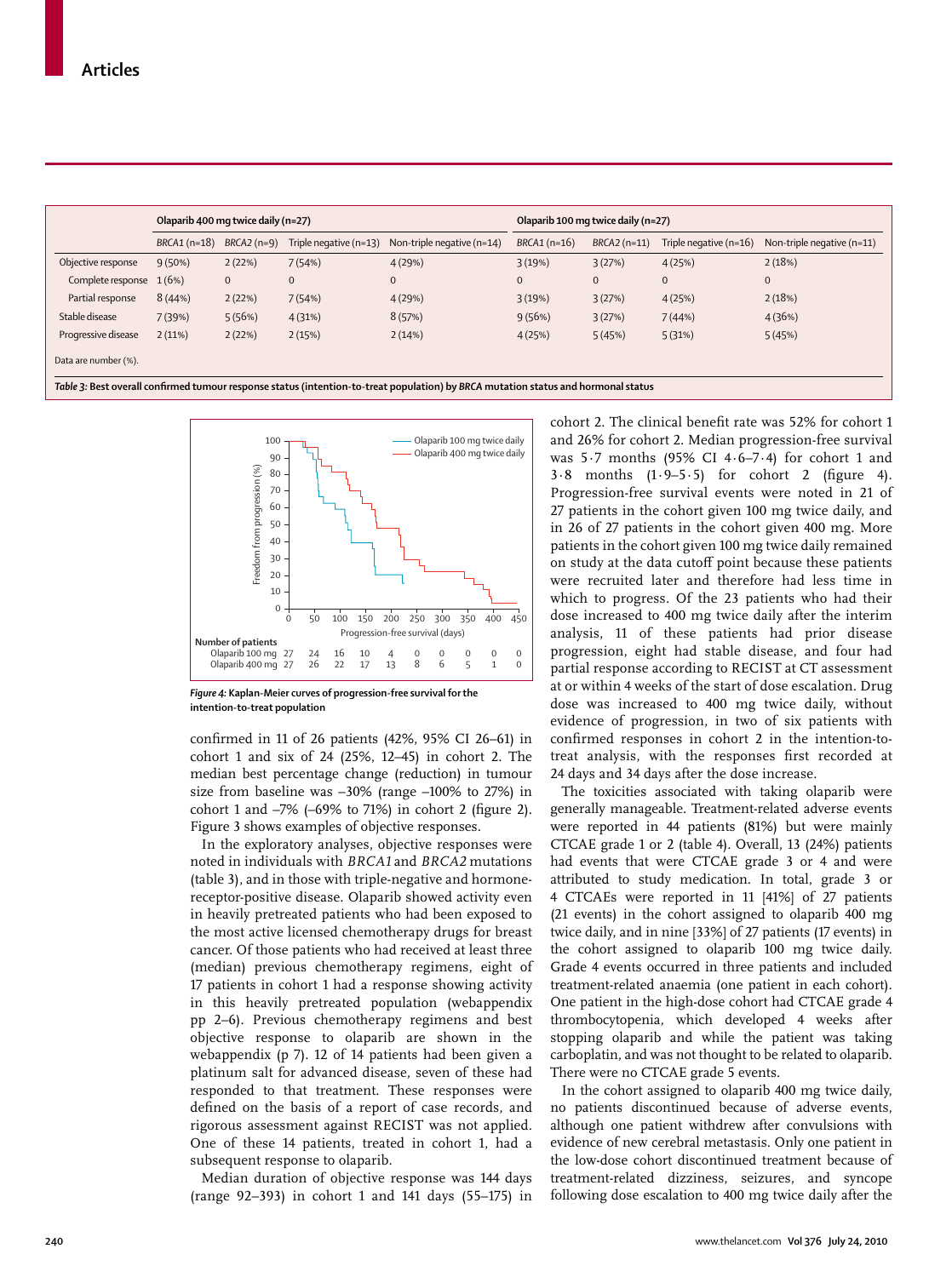interim analysis. Imaging investigations subsequently identified brain metastases in this patient. Dose interruptions and reductions due to adverse events were unusual. Ten patients had a dose interruption, ten had a dose reduction, and nine had both dose reductions and interruptions. The dose interruptions were for a median of 2 days (range 1–47) in cohort 1, and 3 days (1–41) in cohort 2 (table 5).

## **Discussion**

This trial was designed to test the safety and efficacy of a monotherapy PARP inhibitor strategy in women with *BRCA1* and *BRCA2* mutations with advanced metastatic breast cancer. The results of this phase 2 study show that the oral PARP inhibitor olaparib at 400 mg twice daily was active even in women with *BRCA1* or *BRCA2* mutations and advanced breast cancer that was resistant to conventional chemotherapy. These findings provide proof of concept for the clinical usefulness of tumour-specific targeting of loss of *BRCA1*-associated or *BRCA2*-associated homologous recombination repair in patients with breast cancer. We noted an acceptable safety and tolerability profile, similar to that reported in the initial phase 1 study in which most patients did not have mutations.<sup>24</sup> Despite the 50% gene dosage for *BRCA1* or *BRCA2* in the normal tissues of the heterozygous patients, we did not note any evidence of increased toxic effects on normal tissue with olaparib, confirming the predictions of preclinical data with related compounds.<sup>22</sup> A similarly high therapeutic ratio was also reported in a companion phase 2 trial in patients with *BRCA1* or *BRCA2* mutations and advanced chemotherapy-refractory ovarian cancer.<sup>29</sup> The ORR and progression-free survival also seemed to be lower in the cohort assigned to olaparib 100 mg twice daily than in the cohort assigned to 400 mg twice daily in our patients. The results of a phase 1 trial had indicated that olaparib at 100 mg twice daily achieved drug concentrations that were sufficient to saturate inhibition of the target in peripheral blood mononuclear cells, resulting in downstream DNAreplication-fork arrest in hair follicle cells.<sup>24</sup> These results were the reason why we chose to use olaparib 100 mg twice daily. Although this result must be interpreted with caution, because treatment was not randomly assigned and there might have been an imbalance of unknown factors relevant to olaparib response, this and the similar result in the companion study of patients with ovarian cancer suggest that olaparib 100 mg twice daily might have inferior antitumour activity when given alone.<sup>29</sup> The target expression levels, drug concentration, and target inhibition achieved within the tumour might differ from that achieved in surrogate tissues, such as peripheral blood mononuclear and hair follicle cells. Although this explanation is logical, confirmation would require serial biopsy samples to be taken from deep tumour tissues, which was unacceptable according to patients and investigators in this study. Importantly, there was no apparent excess toxicity with olaparib at the higher dose,

|                                   | Olaparib 400 mg<br>twice daily (n=27)                                     | Olaparib 100 mg<br>twice daily (n=27) |
|-----------------------------------|---------------------------------------------------------------------------|---------------------------------------|
| Nausea                            |                                                                           |                                       |
| $1$ or $2$                        | 11 (41%)                                                                  | 11 (41%)                              |
| 3 or 4                            | 4(15%)                                                                    | $\mathbf 0$                           |
| Fatigue                           |                                                                           |                                       |
| $1$ or $2$                        | 11 (41%)                                                                  | 7(26%)                                |
| 3 or 4                            | 4(15%)                                                                    | 1(4%)                                 |
| Vomiting                          |                                                                           |                                       |
| $1$ or $2$                        | 3(11%)                                                                    | 4 (15%)                               |
| 3 or 4                            | 3(11%)                                                                    | 0                                     |
| Anaemia*                          |                                                                           |                                       |
| $1$ or $2$                        | 1(4%)                                                                     | 2(7%)                                 |
| 3 or 4                            | 3(11%)                                                                    | 2(7%)                                 |
| Anorexia                          |                                                                           |                                       |
| $1$ or $2$                        | 3(11%)                                                                    | 3(11%)                                |
| 3 or 4                            | 0                                                                         | 1(4%)                                 |
| <b>Diarrhoea</b>                  |                                                                           |                                       |
| $1$ or $2$                        | 3(11%)                                                                    | 2(7%)                                 |
| 3 or 4                            | 0                                                                         | $\Omega$                              |
| Constipation                      |                                                                           |                                       |
| $1$ or $2$                        | 2(7%)                                                                     | 4 (15%)                               |
| $3$ or $4$                        | $\overline{0}$                                                            | $\overline{0}$                        |
| Headache                          |                                                                           |                                       |
| 1 or 2                            | 2(7%)                                                                     | 3(11%)                                |
| 3 or 4                            | 0                                                                         | 0                                     |
| Abdominal paint                   |                                                                           |                                       |
| $1$ or $2$                        | 2(7%)                                                                     | 3(11%)                                |
| $3$ or $4$                        | $\mathbf 0$                                                               | $\mathbf 0$                           |
| Dyspepsia                         |                                                                           |                                       |
| 1 or 2                            | 2(7%)                                                                     | 1(4%)                                 |
| $3$ or $4$                        | $\overline{0}$                                                            | $\mathbf 0$                           |
| Gastro-oesophageal reflux disease |                                                                           |                                       |
| $1$ or $2$                        | 2(7%)                                                                     | 1(4%)                                 |
| $3$ or $4$                        | $\mathbf 0$                                                               | 0                                     |
| Flatulence                        |                                                                           |                                       |
| $1$ or $2$                        | 2(7%)                                                                     | $\mathbf 0$                           |
| $3$ or 4                          | $\mathbf 0$                                                               | $\mathbf 0$                           |
| Arthralgia                        |                                                                           |                                       |
| 1 or 2                            | 0                                                                         | 3(11%)                                |
| $3$ or $4$                        | $\overline{0}$                                                            | $\overline{0}$                        |
|                                   | Data are number (%). Adverse events were at least possibly, probably, and |                                       |

definitely related to olaparib in the opinion of the investigator in the safety population. No grade 5 adverse events were reported at the time of this analysis. .<br>\*Includes Medical Dictionary for Regulatory Activities (MedDRA) preferred terms of reduced anaemia and haemoglobin. †Includes MedDRA preferred terms of abdominal pain and low abdominal pain.

*Table 4:* **Olaparib-related adverse events, according to grade, arising in two or more patients**

which allows consideration of the use of this dose in future studies.

Currently, the presence of mutations in *BRCA1* or *BRCA2* does not inform systemic therapy recommendations for women with breast cancer, but the results of this and subsequent studies might change established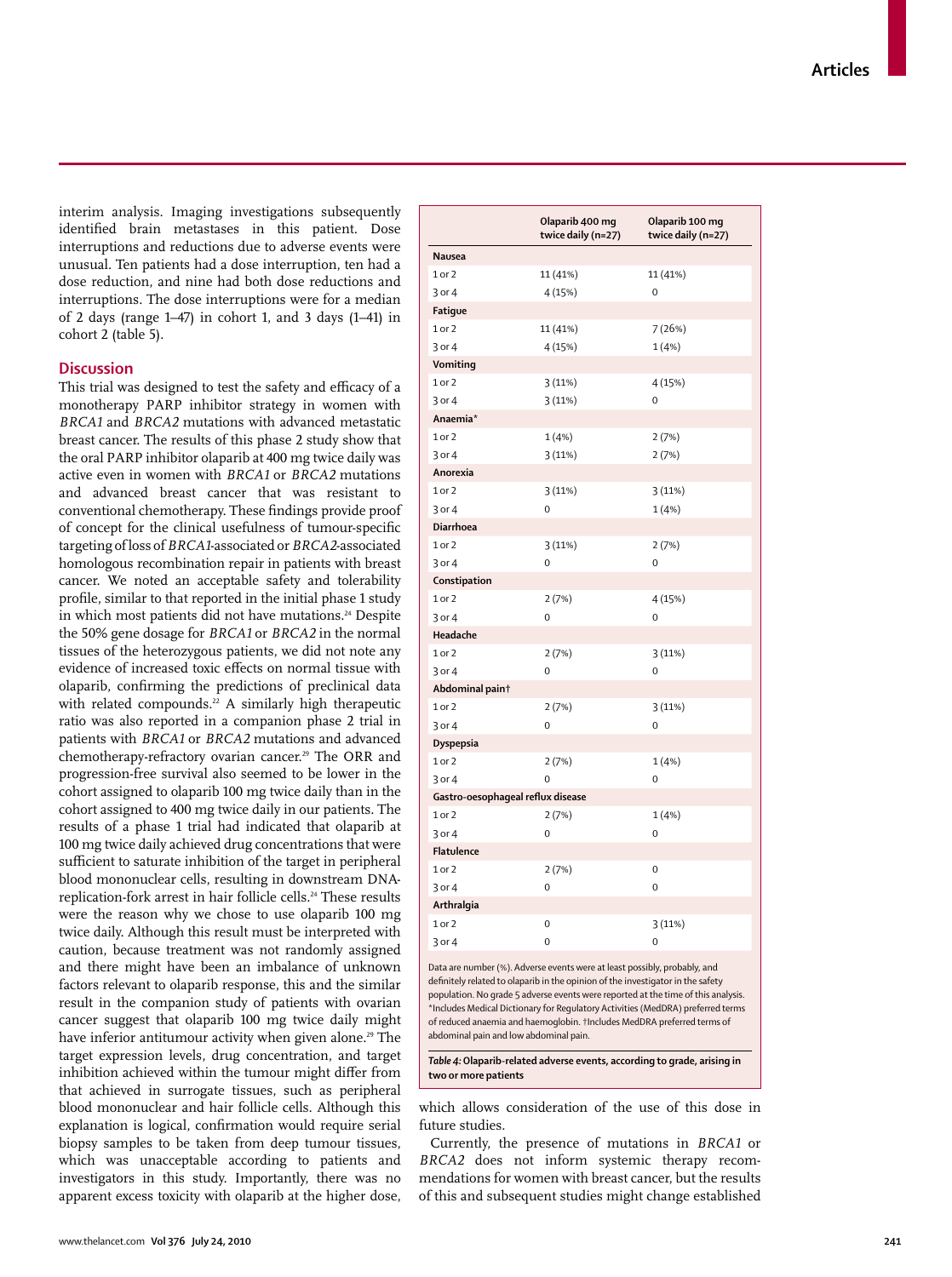|                         | Olaparib 400 mg<br>twice daily (n=27) | Olaparib 100 mg<br>twice daily (n=27) |
|-------------------------|---------------------------------------|---------------------------------------|
| <b>Discontinuations</b> | $\Omega$                              | 1(4%)                                 |
| Dose interruption       | 8(30%)                                | 2(7%)                                 |
| Dose reduction          | 9(33%)                                | 1(4%)                                 |
| Data are number (%).    |                                       |                                       |

practice. Currently full screening of *BRCA1* and *BRCA2* can take a long time in some countries, and the lack of availability of a genetic test result at oncological assessment can hamper the recruitment of patients into trials specifically designed to test specific interventions. If we are to use *BRCA* mutation status to direct treatment selection or recruit patients to clinical trials, in the way we already use hormone and *HER2* status, new clinical practice models for case selection and timely genetic testing will have to be developed. Data from single-group therapy trials have suggested substantial activity of cisplatin in patients with *BRCA1* mutations.<sup>30,31</sup> Data from a retrospective study suggests that the activity of anthracycline or cyclophosphamide chemotherapy might also be higher in women with *BRCA2* mutations than in sporadic control cases.<sup>32</sup> Randomised clinical trials are in progress to investigate the activity of carboplatin and docetaxel in patients with advanced breast cancer and *BRCA* mutations (registered with ClinicalTrials.gov as NCT00321633 for breast cancer with *BRCA* mutations, and as NCT00532727 for *BRCA* mutated or triple-negative breast cancer).

In this study, the 41% ORR and tolerability of olaparib at 400 mg twice daily compares favourably with expected levels of activity (20–30% or less) and toxicity reported for most licensed chemotherapy agents used in patients previously treated with anthracycline and taxane chemotherapy.33–35 The degree of response to olaparib is particularly notable because of the high proportion of tumours with hormone-receptor-negative and HER2 negative phenotype. The efficacy and toxicity of a targeted PARP-inhibitor strategy will need to be compared with standard of care DNA-damaging chemotherapy. Notably, the response to olaparib was not restricted to those patients who had been given the least number of types of previous chemotherapy, suggesting a lack of overlap in resistance between most chemotherapy and PARP inhibitors. Although formal assessment of the association between olaparib response and previous platinum chemotherapy was not a planned analysis and was based on a retrospective chart review by investigators, a post-hoc exploratory analysis of overall response was undertaken for those patients who had been given platinum-based chemotherapy. Preclinical data indicated that resistance to PARP inhibitors can arise in women with mutations through restoration of the open reading frame of *BRCA1* or *BRCA2* by intragenic deletion with the selective pressure of therapy.36–39

Furthermore patients developing resistance to platinumbased chemotherapy for ovarian cancer showed a similar genetic restoration of the reading frame for *BRCA1* and BRCA2 gene products.<sup>36-39</sup> In the expanded cohort of patients with *BRCA1* or *BRCA2* mutations and ovarian cancer in the phase 1 trial, data suggested an association between early progression after platinum chemotherapy and a low rate of olaparib response.<sup>40</sup> Notably, those patients in our study who had progressed after platinum chemotherapy rarely had a confirmed response to olaparib. Since numbers of patients were small and platinum-based therapies were used at a late treatment stage, with consequent induction of many possible resistance mechanisms, we cannot conclude there is a specific cross resistance between olaparib and platinum salts in *BRCA1* associated and *BRCA2*-associated breast cancer on the basis of these data.

In conclusion, the results of this study have shown that knowledge of cancer predisposition gene function can be translated from the laboratory to successfully test clinical treatment hypotheses for this rare group of women with hereditary breast cancer. The results of this study support further investigation of an approach that combines inhibition of a DNA repair target with an inherent residual loss of function of specialised DNA repair in many of these tumours. Whether this approach might also show efficacy in a broader group of sporadic breast and ovarian cancers that might have inactivation of the homologous recombination repair pathway<sup>41</sup> will be tested in future trials.

#### **Contributors**

AT, MR, JNW, GM, HE, MW, and JC were involved in the design of the trial. AT, MR, JEG, SMD, MWA, JNW, MF, BA, NL, RKS, AW, GM, and HE recruited patients and gathered data at their centres. AT, MR, JEG, SMD, MWA, JNW, MF, BA, NL, RKS, AW, GM, HE, MW, and JC were involved in data analysis and interpretation. AT wrote the report. All authors reviewed and provided input on initial drafts of the report and have approved the final version.

#### **ICEBERG Study**

*Chief and coordinating investigator:* A Tutt. *Data safety monitoring board:* P Marcom, M Ranson, M Parmar. *Sponsors study personnel:* J Carmichael (medical officer), M Wickens (biostatistician), A Farnsworth (study coordinator). *Clinical Research Organisation:* Parexel International.

#### **Investigator centres**

*Australia* Michael Friedlander (Prince of Wales Cancer Centre, Randwick, Sydney, NSW), Gillian Mitchell (Peter MacCallum Cancer Centre, East Melbourne, VIC); *Germany* Rita Schmutzler (University of Cologne, Cologne), Christof Sohn (University of Heidelberg, Heidelberg), Walter Jonat (University Hospital Schleswig-Holstein Campus Kiel, Kiel); *Spain* Ana Oaknin (Hospital Vall d'Hebron, Barcelona); *Sweden* Niklas Loman (Skane University Hospital, Lund University, Lund); *UK* Andrew Tutt (Breakthrough Breast Cancer Research Unit, Guy's Hospital, King's Health Partners, London), Helena Earl (University of Cambridge Department of Oncology, and National Institute for Health Research Cambridge Biomedical Research Centre, Cambridge), Andrew Wardley (Christie Hospital NHS Foundation Trust, Manchester); *USA* Mark Robson (Memorial Sloan-Kettering Cancer Center, New York, NY), Judy E Garber (Dana-Farber Cancer Institute, Boston, MA), Susan M Domchek (Abramson Cancer Center, University of Pennsylvania, Philadelphia, PA), M William Audeh (Cedars-Sinai Cancer Center, Samuel Oschin Cancer Institute, Los Angeles, CA),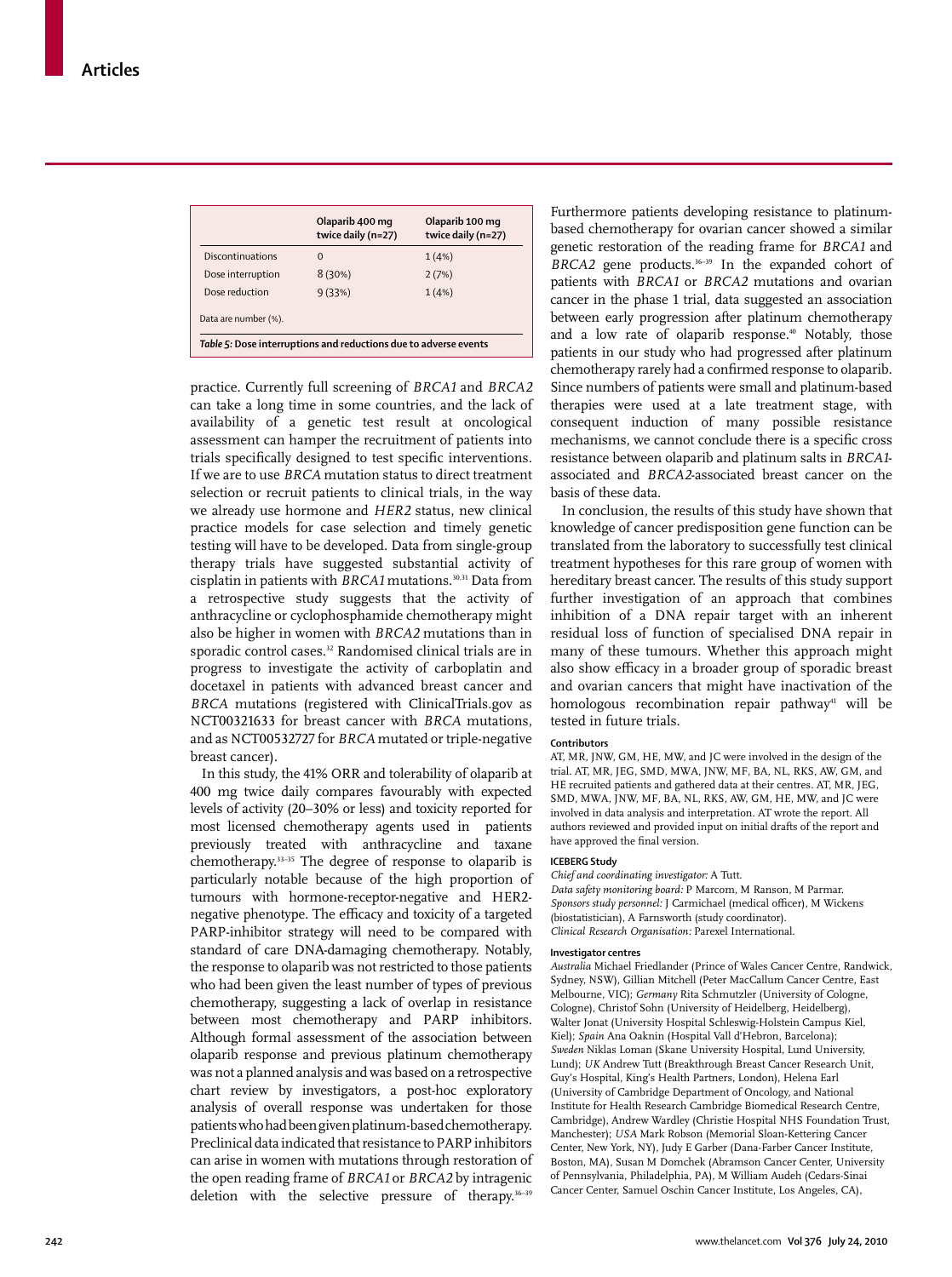Jeffrey N Weitzel (City of Hope Comprehensive Cancer Center, Duarte, CA), Banu Arun (MD Anderson Cancer Center, Houston, TX).

#### **Conflicts of interest**

AT has received a payment from the Institute of Cancer Research Rewards to inventors programme for work on use of PARP inhibitors to target *BRCA1*-associated and *BRCA2*-associated cancers; and support for travel to investigators' meetings and an honorarium, funded by AstraZeneca, for an academic lecture. MR has received research grants, support for travel to investigators' meetings and funding for patient payment to undertake study from AstraZeneca, and has received honoraria as a clinical advisory board member for Pfizer. JEG has received funding support for the trial and is a co-investigator for clinical trials for a PARP inhibitor. SMD has received funding support for the trial and for travel to investigators' meetings. MWA has received honoraria for consultancy from AstraZeneca and Myriad Genetics. MF has received honoraria as a clinical advisory board member and support for travel to meetings from AstraZeneca. BA has received a grant from AstraZeneca for a research study. NL has received funding support for the conduct of the trial. RKS has received funding support for the conduct of the trial and for travel to investigators' meetings. AW has received speaking honoraria (including speakers' bureau) and research funding from AstraZeneca. GM has received support for travel to investigators' meetings and funding for patient payment to undertake study from AstraZeneca. MW and JC are employees of AstraZeneca, and JC holds AstraZeneca stock options. JNW and HE declare that they have no conflicts of interest.

#### **Acknowledgments**

The sponsor provided olaparib to the investigators who did the study. We thank Alan Ashworth and his group for the development of the underlying preclinical rationale and for helpful discussions in the design of the protocol; all the women and their families who participated in the trial; Breakthrough Breast Cancer, FORCE, and Susan G Komen for the Cure for assisting women to find investigators and trial sites; and Juliet Fawcett (Mudskipper Bioscience funded by AstraZeneca) for editorial assistance with an early outline draft of this report and in the creation of figures and data tables. Data from this trial were previously presented at the 2009 Annual Meeting of the American Society of Clinical Oncology. Panels A and B of figure 3, were provided courtesy of RKS; C and D courtesy of MR; and E and F courtesy of NL.

#### **References**

- Colditz GA. Epidemiology of breast cancer. Findings from the nurses' health study. *Cancer* 1993; **71** (4 suppl)**:** 1480–89.
- Million Women Study Collaborators. Breast cancer and hormonereplacement therapy in the Million Women Study. *Lancet* 2003; **362:** 419–27.
- 3 Easton DF, Pooley KA, Dunning AM, et al. Genome-wide association study identifies novel breast cancer susceptibility loci. *Nature* 2007; **447:** 1087–93.
- Miki Y, Swensen J, Shattuck-Eidens D, et al. A strong candidate for the breast and ovarian cancer susceptibility gene *BRCA1*. *Science* 1994; **266:** 66–71.
- Wooster R, Bignell G, Lancaster J, et al. Identification of the breast cancer susceptibility gene *BRCA2*. *Nature* 1995; **378:** 789–92.
- 6 Domchek SM, Weber BL. Clinical management of *BRCA1* and BRCA2 mutation carriers. *Oncogene* 2006; **25:** 5825–31.
- 7 Moynahan ME, Chiu JW, Koller BH, Jasin M. *BRCA1* controls homology-directed DNA repair. *Mol Cell* 1999; **4:** 511–18.
- 8 Tutt A, Bertwistle D, Valentine J, et al. Mutation in *BRCA2* stimulates error-prone homology-directed repair of DNA doublestrand breaks occurring between repeated sequences. *Embo J* 2001; **20:** 4704–16.
- 9 Moynahan ME, Pierce AJ, Jasin M. *BRCA2* is required for homologydirected repair of chromosomal breaks. *Mol Cell* 2001; **7:** 263–72.
- 10 Tutt A, Gabriel A, Bertwistle D, et al. Absence of *BRCA2* causes genome instability by chromosome breakage and loss associated with centrosome amplification. *Curr Biol* 1999; 9: 1107-10.
- 11 Tutt AN, van Oostrom CT, Ross GM, van Steeg H, Ashworth A. Disruption of *BRCA2* increases the spontaneous mutation rate in vivo: synergism with ionizing radiation. *EMBO Rep* 2002; **3:** 255–60.
- 12 Tutt A, Ashworth A. The relationship between the roles of *BRCA* genes in DNA repair and cancer predisposition. *Trends Mol Med* 2002; **8:** 571–76.
- 13 Tirkkonen M, Johannsson O, Agnarsson BA, et al. Distinct somatic genetic changes associated with tumor progression in carriers of *BRCA1* and *BRCA2* germ-line mutations. *Cancer Res* 1997; **57:** 1222–27.
- Tirkkonen M, Kainu T, Loman N, et al. Somatic genetic alterations in *BRCA2*-associated and sporadic male breast cancer. *Genes Chromosomes Cancer* 1999; **24:** 56–61.
- 15 Jonkers J, Meuwissen R, van Der Gulden H, Peterse H, van Der Valk M, Berns A. Synergistic tumor suppressor activity of *BRCA2* and *p53* in a conditional mouse model for breast cancer. *Nat Genet* 2001; **5:** 5.
- 16 Liu X, Holstege H, van der Gulden H, et al. Somatic loss of *BRCA1* and p53 in mice induces mammary tumors with features of human *BRCA1*-mutated basal-like breast cancer. *Proc Natl Acad Sci USA* 2007; **104:** 12111–16.
- 17 Collins N, McManus R, Wooster R, et al. Consistent loss of the wild type allele in breast cancers from a family linked to the *BRCA2* gene on chromosome 13q12-13. *Oncogene* 1995; **10:** 1673–75.
- 18 Cornelis RS, Neuhausen SL, Johansson O, et al. High allele loss rates at 17q12-q21 in breast and ovarian tumors from *BRCAl*-linked families. The Breast Cancer Linkage Consortium. *Genes Chromosomes Cancer* 1995; **13:** 203–10.
- 19 Merajver SD, Frank TS, Xu J, Pham TM, et al. Germline *BRCA1* mutations and loss of the wild-type allele in tumors from families with early onset breast and ovarian cancer. *Clin Cancer Res* 1995; **1:** 539–44.
- Tutt AN, Lord CJ, McCabe N, et al. Exploiting the DNA repair defect in *BRCA* mutant cells in the design of new therapeutic strategies for cancer. *Cold Spring Harb Symp Quant Biol* 2005; **70:** 139–48.
- 21 Kaelin WG Jr. The concept of synthetic lethality in the context of anticancer therapy. *Nat Rev Cancer* 2005; **5:** 689–98.
- Farmer H, McCabe N, Lord CJ, et al. Targeting the DNA repair defect in *BRCA* mutant cells as a therapeutic strategy. *Nature* 2005; **434:** 917–21.
- 23 Bryant HE, Schultz N, Thomas HD, et al. Specific killing of *BRCA2*deficient tumours with inhibitors of poly(ADP-ribose) polymerase. *Nature* 2005; **434:** 913–17.
- Fong PC, Boss DS, Yap TA, et al. Inhibition of poly(ADP-ribose polymerase in tumors from *BRCA* mutation carriers. *N Engl J Med* 2009; **361:** 123–34.
- 25 Therasse P, Arbuck SG, Eisenhauer EA, et al. New guidelines to evaluate the response to treatment in solid tumors. European Organization for Research and Treatment of Cancer, National Cancer Institute of the United States, National Cancer Institute of Canada. *J Natl Cancer Inst* 2000; **92:** 205–16.
- 26 Newcombe RG, Altman DG. Proportions and their differences. In: Altman DG, Machin D, Bryant TN, Gardner MJ, eds. Statistics with confidence, 2nd edn. London: BMJ Books, 2000: 45-56.
- Osin PP, Lakhani SR. The pathology of familial breast cancer: Immunohistochemistry and molecular analysis. *Breast Cancer Res* 1999; **1:** 36–40.
- 28 Lakhani SR, Van De Vijver MJ, Jacquemier J, et al. The pathology of familial breast cancer: predictive value of immunohistochemical markers estrogen receptor, progesterone receptor, HER-2, and p53 in patients with mutations in *BRCA1* and *BRCA2*. *J Clin Oncol* 2002; **20:** 2310–18.
- Audeh MW, Carmichael J, Penson RT, et al. Oral poly(ADP-ribose) polymerase inhibitor olaparib in patients with *BRCA1* or *BRCA2* mutations and recurrent ovarian cancer: a proof-of-concept trial. *Lancet* 2010; published online July 6; DOI:10.1016/S0140- 6736(10)60893-8.
- 30 Gronwald J, Byrski T, Huzarski T, et al. Neoadjuvant therapy with cisplatin in *BRCA1*-positive breast cancer patients. *J Clin Oncol* 2009; **27** (15S)**:** 502 (abstr).
- 31 Byrski T, Foszczynska-Kloda M, Huzarski T, et al. Cisplatin chemotherapy in the treatment of *BRCA1*-positive metastatic breast cancer (MBC). *J Clin Oncol* 2009; **27** (15S)**:** 1099 (abstr).
- Kriege M, Seynaeve C, Meijers-Heijboer H, et al. Sensitivity to firstline chemotherapy for metastatic breast cancer in *BRCA1* and *BRCA2* mutation carriers. *J Clin Oncol* 2009; **27:** 3764–71.